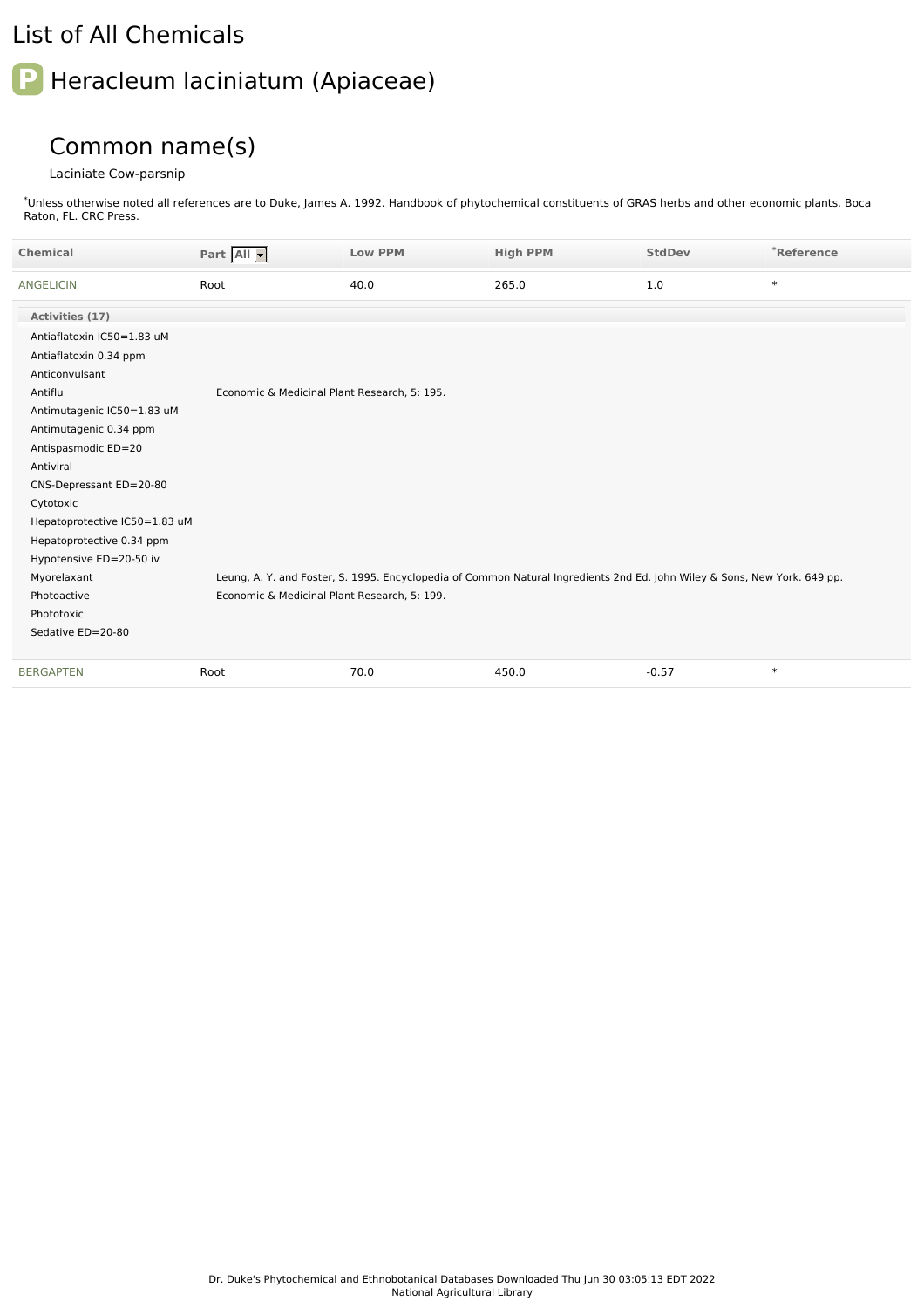| <b>SOPIMPINELLIN</b>            | Root                        | 140.0 | 825.0                                                                                                                                                     | $\ast$ |
|---------------------------------|-----------------------------|-------|-----------------------------------------------------------------------------------------------------------------------------------------------------------|--------|
| <b>SOBERGAPTEN</b>              | Root                        | 70.0  | 400.0                                                                                                                                                     | $\ast$ |
|                                 |                             |       |                                                                                                                                                           |        |
| Piscicide                       | London. 791 pp.             |       | Jeffery B. Harborne and H. Baxter, eds. 1983. Phytochemical Dictionary. A Handbook of Bioactive Compounds from Plants. Taylor & Frost,                    |        |
| Phototoxic                      |                             |       |                                                                                                                                                           |        |
| Pesticide                       |                             |       |                                                                                                                                                           |        |
|                                 |                             |       |                                                                                                                                                           |        |
| Mutagenic                       |                             |       | Jeffery B. Harborne and H. Baxter, eds. 1983. Phytochemical Dictionary. A Handbook of Bioactive Compounds from Plants. Taylor & Frost,<br>London. 791 pp. |        |
| Molluscicide                    |                             |       |                                                                                                                                                           |        |
| Lipolytic                       |                             |       |                                                                                                                                                           |        |
| Insecticide                     |                             |       |                                                                                                                                                           |        |
| Hypotensive                     |                             |       |                                                                                                                                                           |        |
| DME-Inhibitor IC50=96 uM        | Philadelphia Pa., page 134. |       | Advance in Chinese Medicinal Materials Research. 1985. Eds. H. M. Chang, H. W. Yeung, W. -W. Tso and A. Koo. World Scientific Publishing Co.,             |        |
| Clastogenic                     | Londón. 791 pp.             |       | Jeffery B. Harborne and H. Baxter, eds. 1983. Phytochemical Dictionary. A Handbook of Bioactive Compounds from Plants. Taylor & Frost,                    |        |
| Carcinogenic                    | London. 296pp.              |       | Newall, C. A., Anderson, L. A. and Phillipson, J. D. 1996. Herbal Medicine - A Guide for Health-care Professionals. The Pharmaceutical Press,             |        |
| Cancer-Preventive 5-25<br>ug/ml |                             |       | Gawron, A. and Glowniak, K. 1987. Cytostatic Activity of Coumarins in vitro. Planta Medica 1987: 526.                                                     |        |
| Calcium-Antagonist              |                             |       |                                                                                                                                                           |        |
| <b>CNS-Depressant</b>           |                             |       | Neuwinger, H. D. 1996. African Ethnobotany - Poisons and Drugs. Chapman & Hall, New York. 941 pp.                                                         |        |
| Antitumor                       |                             |       |                                                                                                                                                           |        |
| Antispasmodic                   |                             |       |                                                                                                                                                           |        |
| Antipsoriac                     |                             |       |                                                                                                                                                           |        |
| Antiplatelet                    |                             |       |                                                                                                                                                           |        |
| Antimitotic 5-25 ug/ml          |                             |       | Gawron, A. and Glowniak, K. 1987. Cytostatic Activity of Coumarins in vitro. Planta Medica 1987: 526.                                                     |        |
| Antileukodermic                 |                             |       | Jeffery B. Harborne and H. Baxter, eds. 1983. Phytochemical Dictionary. A Handbook of Bioactive Compounds from Plants. Taylor & Frost,<br>London. 791 pp. |        |
| Antijet-lag                     |                             |       | Nigg, H.N. and Seigler, D.S., eds. 1992. Phytochemical Resources for Medicine and Agriculture. Plenum Press, New York. 445 pp.                            |        |
| Antiinflammatory                |                             |       |                                                                                                                                                           |        |
| ipr mus                         |                             |       |                                                                                                                                                           |        |
| Antihistaminic 25 mg/kg         |                             |       |                                                                                                                                                           |        |
| Anticonvulsant                  |                             |       |                                                                                                                                                           |        |
| Antiapertif                     |                             |       |                                                                                                                                                           |        |
| Antiaggregant                   |                             |       |                                                                                                                                                           |        |
| <b>Activities (26)</b>          |                             |       |                                                                                                                                                           |        |

| London. 791 pp. |      |       |                                                                                                                                                                                                                                                                                                                                                                                                                                                                                                                                                                                                                |
|-----------------|------|-------|----------------------------------------------------------------------------------------------------------------------------------------------------------------------------------------------------------------------------------------------------------------------------------------------------------------------------------------------------------------------------------------------------------------------------------------------------------------------------------------------------------------------------------------------------------------------------------------------------------------|
|                 |      |       |                                                                                                                                                                                                                                                                                                                                                                                                                                                                                                                                                                                                                |
|                 |      |       |                                                                                                                                                                                                                                                                                                                                                                                                                                                                                                                                                                                                                |
|                 |      |       |                                                                                                                                                                                                                                                                                                                                                                                                                                                                                                                                                                                                                |
|                 |      |       |                                                                                                                                                                                                                                                                                                                                                                                                                                                                                                                                                                                                                |
| London. 791 pp. |      |       |                                                                                                                                                                                                                                                                                                                                                                                                                                                                                                                                                                                                                |
| Root            | 60.0 | 400.0 | $\ast$                                                                                                                                                                                                                                                                                                                                                                                                                                                                                                                                                                                                         |
|                 |      |       | Jacobson, M., Glossary of Plant-Derived Insect Deterrents, CRC Press, Inc., Boca Raton, FL, 213 p, 1990.<br>Gawron, A. and Glowniak, K. 1987. Cytostatic Activity of Coumarins in vitro. Planta Medica 1987: 526.<br>Gawron, A. and Glowniak, K. 1987. Cytostatic Activity of Coumarins in vitro. Planta Medica 1987: 526.<br>Jeffery B. Harborne and H. Baxter, eds. 1983. Phytochemical Dictionary. A Handbook of Bioactive Compounds from Plants. Taylor & Frost,<br>Jeffery B. Harborne and H. Baxter, eds. 1983. Phytochemical Dictionary. A Handbook of Bioactive Compounds from Plants. Taylor & Frost, |